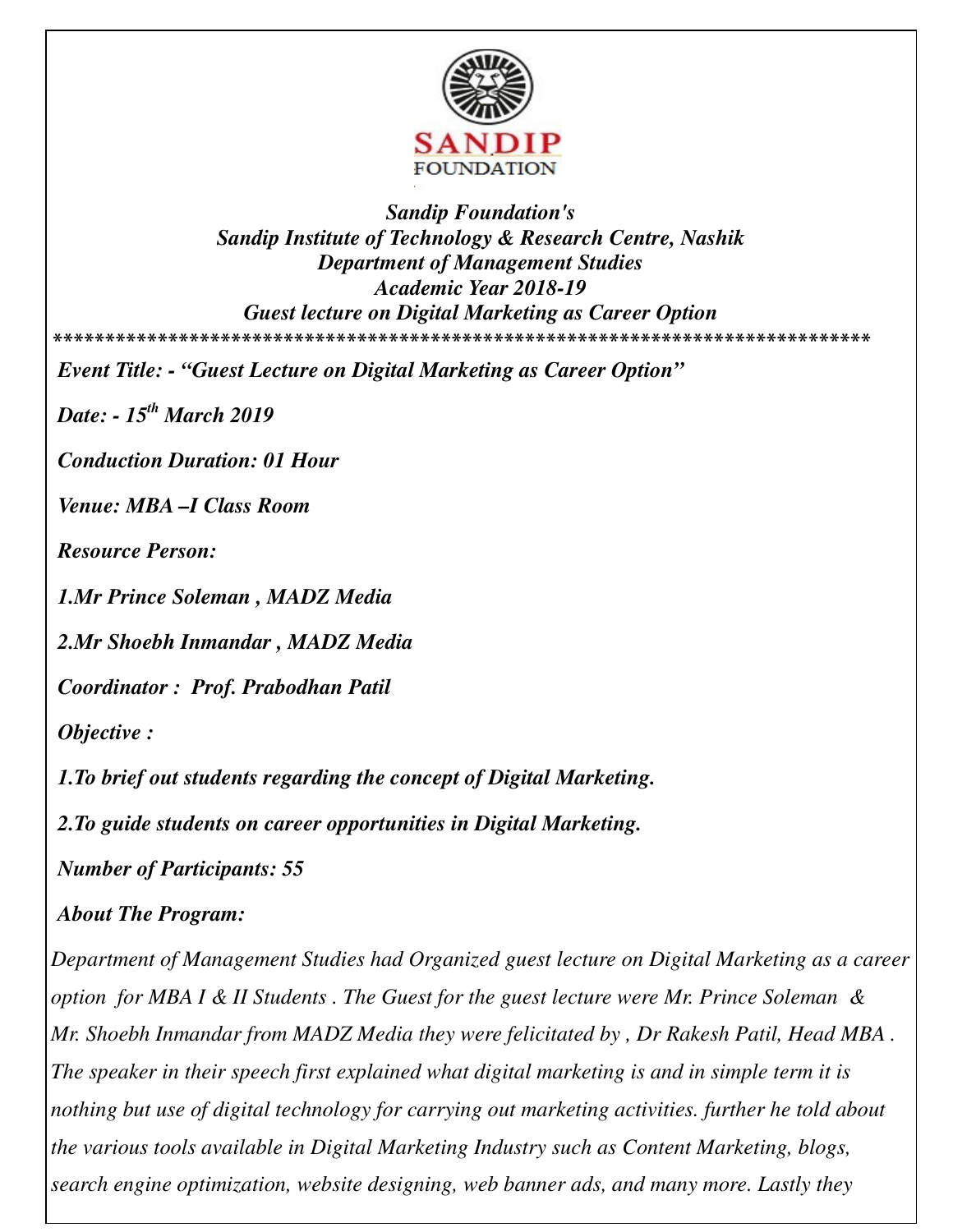*discussed the various career opportunities he said Digital Marketing provides with plethora of career options. Plus, you don't have to mug up crazy formula and definitions that you are never going to use in your life, and its fun. If you love coding, go into web designing and related options; if you can write better than most – content marketing is for you, and so on Outcome:* 

- *1. Students came to know about the various facets of International Education*
- *2. Students came to know about the various career opportunities abroad*

## *Photograph:*

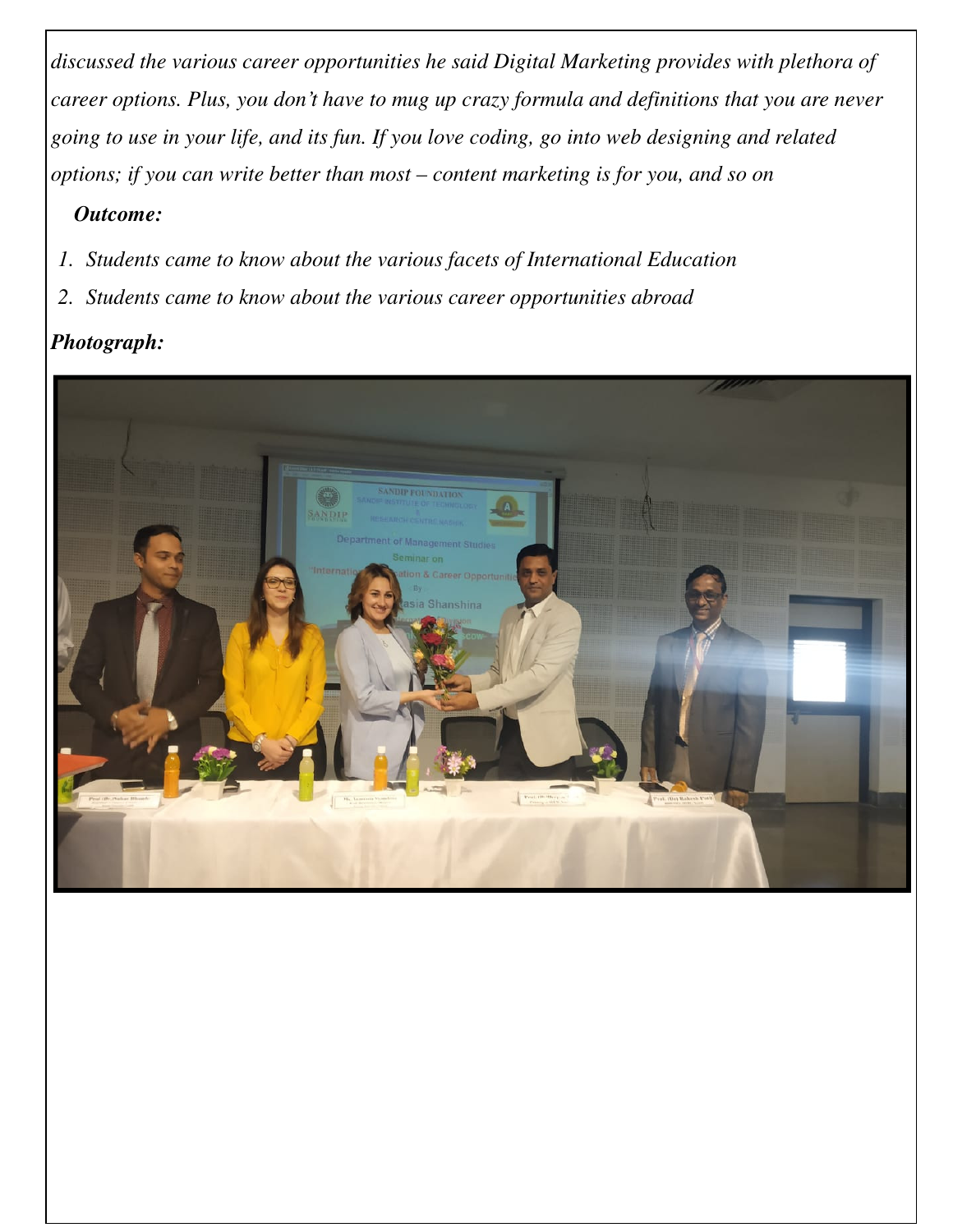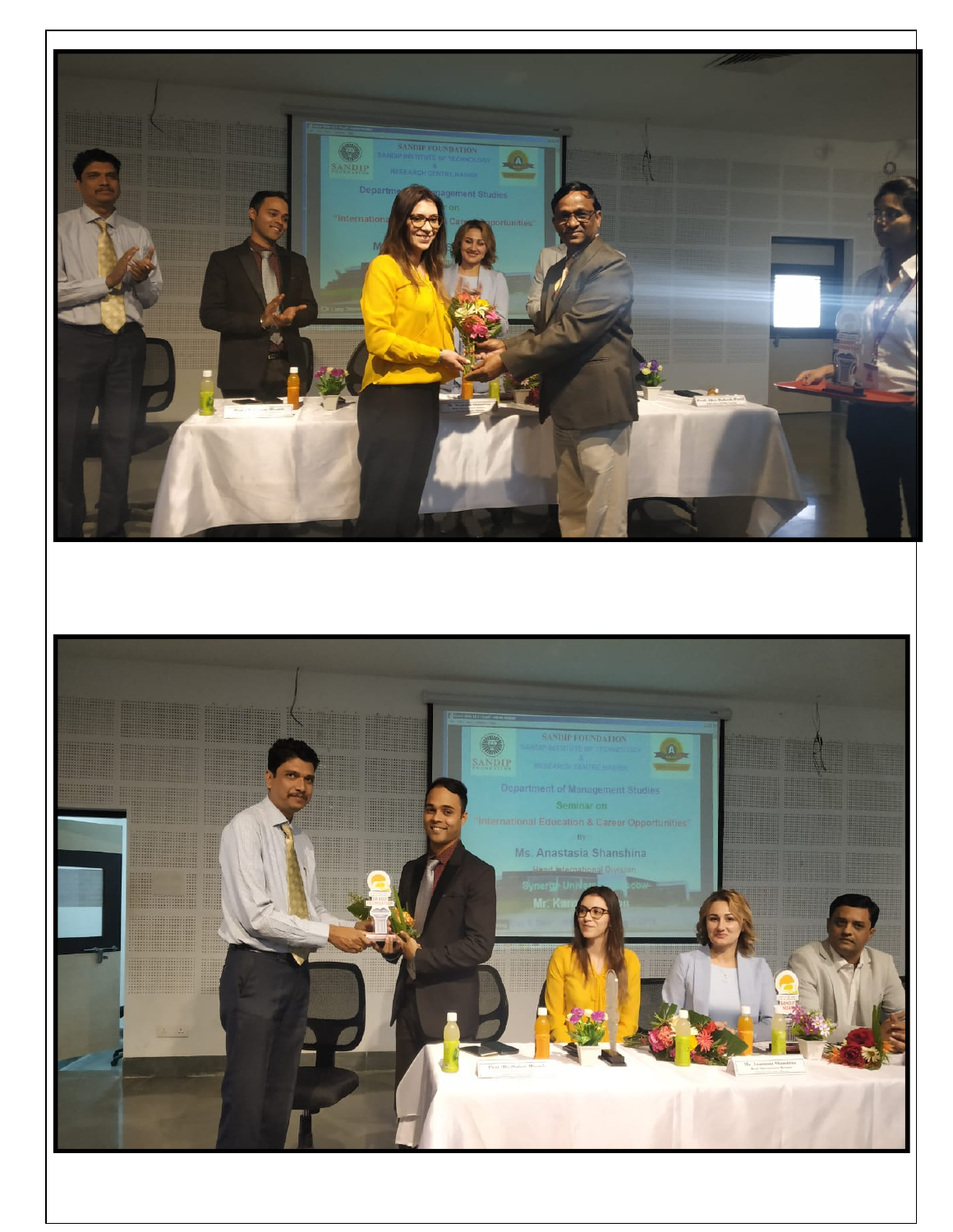